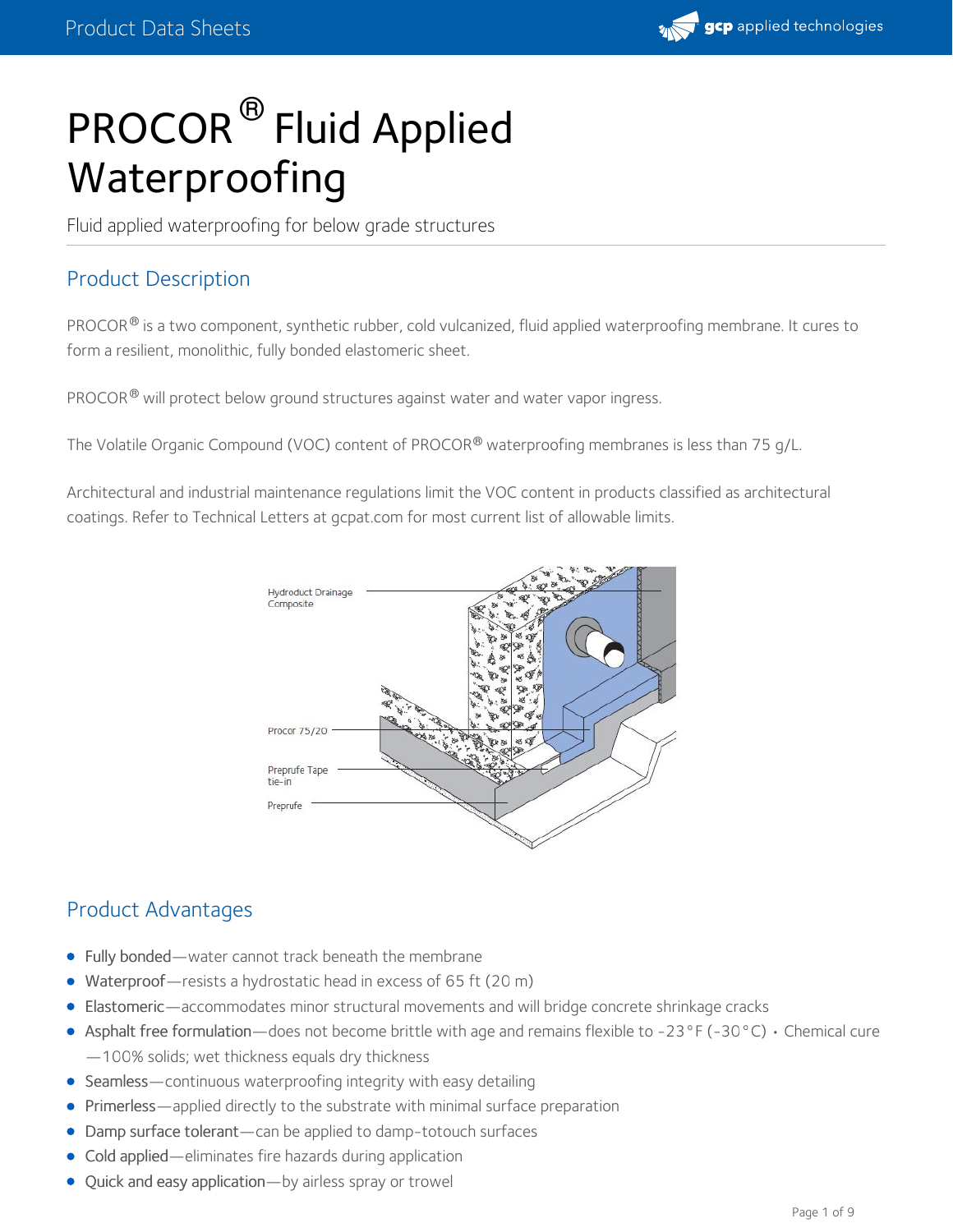

- Wide application window—can be spray applied down to 20°F (-7°C)
- Versatile—easy to use at drains, pipe penetrations, internal and external corners, etc.
- ASTM C836—meets or exceeds all physical performance criteria

## Principal Applications

New and remedial waterproofing applications:

- Concrete and masonry basements
- Retaining walls
- **•** Elevator pits
- Service ducts
- Split slab applications
- Floors
- Wet rooms

# System Components

- **PROCOR<sup>®</sup> 75 Spray Grade** for horizontal and vertical applications
- **PROCOR<sup>®</sup> 10 Pourable Grade** for horizontal applications
- **PROCOR<sup>®</sup> 20 Trowel Grade** for vertical applications and details
- HYDRODUCT<sup>®</sup> Drainage Composites high compressive strength, high flow geocomposite drainage sheets
- **BITUTHENE<sup>®</sup> Liquid Membrane** for detailing at pipe entries, etc.
- **PREPRUFE<sup>®</sup> Tape** for tie-ins of PROCOR®, BITUTHENE<sup>®</sup> or PREPRUFE<sup>®</sup> waterproofing sheet membranes

## Installation

#### Safety

Refer to product label and SDS (Safety Data Sheet) before use. All users should acquaint themselves with this information prior to working with the material. Carefully read detailed precaution statements on the product labels and SDS before use. SDSs can be obtained from our web site at gcpat.com or by contacting us toll free at 866-333-3SBM (3726).

#### Application

PROCOR $^\circledR$  fluid applied waterproofing membranes are typically applied at a minimum thickness of 60 mil (1.5 mm).

PROCOR® can be installed by hand or using airless spray application. GCP has a network of PROCOR® Specialist Spray Applicators who are trained and experienced in spray application. Contact GCP for further details of local applicators, application techniques and spray equipment.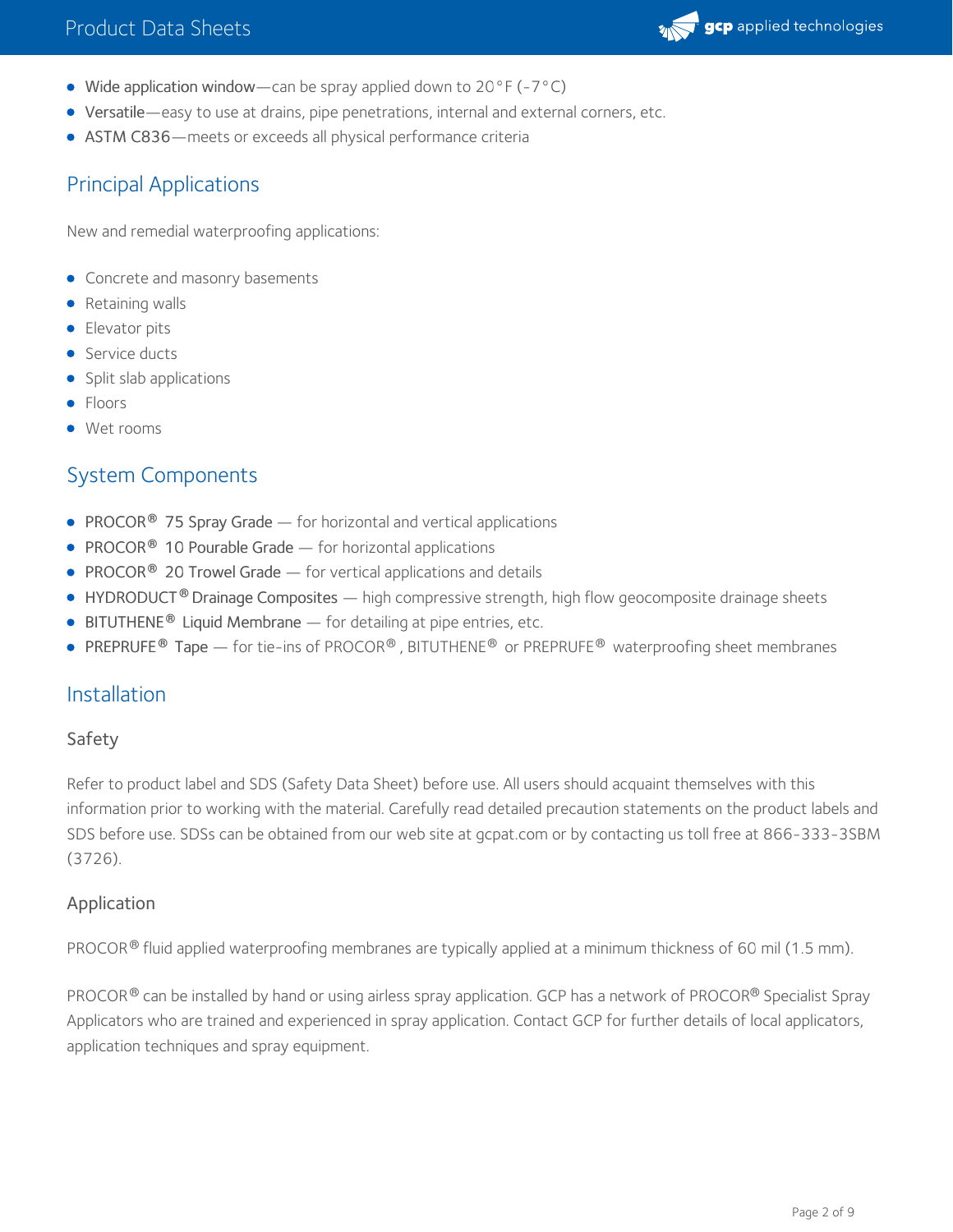

## Surface Preparation

#### Concrete

Cementitious surfaces must be smooth, monolithic and free of frost, voids, spalled areas, loose substrate and sharp protrusions, dirt, oil, grease and debris and must contain no other contaminants or any visible coarse aggregate. Repair defects such as spalled or poorly consolidated areas.

Tie-holes and "bugholes" larger than 1/4 in. (6 mm) in diameter or deeper than 1/8 in. (3 mm) or both, should be either pretreated with PROCOR ® or repaired with a lean concrete mix or grout. See ASTM D5295, *Preparation of Concrete* Surfaces for Adhered Membrane Waterproofing Systems, for further details on substrate preparation.

Cracked, pitted, honeycombed or heavily bugholed surfaces can be filled by spraying from close in (10 in. to 12 in.) but high material usage will result. Under these circumstances it may be more efficient to fill the surfaces with a parge coat of lean mortar mix before application of the PROCOR®. It is also acceptable to fill in gaps with a compatible sealant or caulk.

Remove windrows, sharp protrusions and form match lines. Also remove high spots greater than .03 in. (0.8 mm) in height. On highly porous and rough surfaces, it may be necessary to apply PROCOR® Concrete Sealer or a scratch coat of PROCOR $^\circledR$  to provide a smooth surface, before applying the liquid membrane.

All substrates must be wirebrushed, swept with a stiff broom or blown off with low pressure air to remove dirt, dust and loose stones. Poor quality surfaces with excessive laitance may require shotblasting or pressure washing to provide a dense smooth surface free from contaminants.

Please refer to Technical Letter 2 for more information on Inspection and Repair of Concrete.

#### Masonry

Waterproofing concrete block is critical since most concrete block is porous and therefore susceptible to moisture and water infiltration. Refer to Technical Letter Waterproofing Concrete Block Walls for surface preparation. Apply a scratch coat of PROCOR $^\circledast$  to provide a smooth surface before applying the liquid membrane.

#### Wood/Plywood

Apply PROCOR® membrane over securely fastened sound surface. All joints and fasteners shall be flush to create a smooth surface. Contact GCP if in doubt about the suitability of the substrate.

#### Application to Green Concrete or Damp Surfaces

<code>PROCOR®</code> may be applied to green (minimum 3 days cure time) concrete or over surfaces which are damp to the  $\,$ touch. Remove any visible water prior to application. In green concrete or damp substrate applications, direct sunlight may cause the surface temperature to rise rapidly, drawing moisture from the substrate and resulting in blisters and pinholes in the membrane. Under these conditions it may be necessary to apply PROCOR® Concrete Sealer or a scratch coat of PROCOR® before applying the full thickness PROCOR® membrane.

Do not apply PROCOR® waterproofing membranes in wet weather. Once applied, the membranes will not be affected by light rain showers.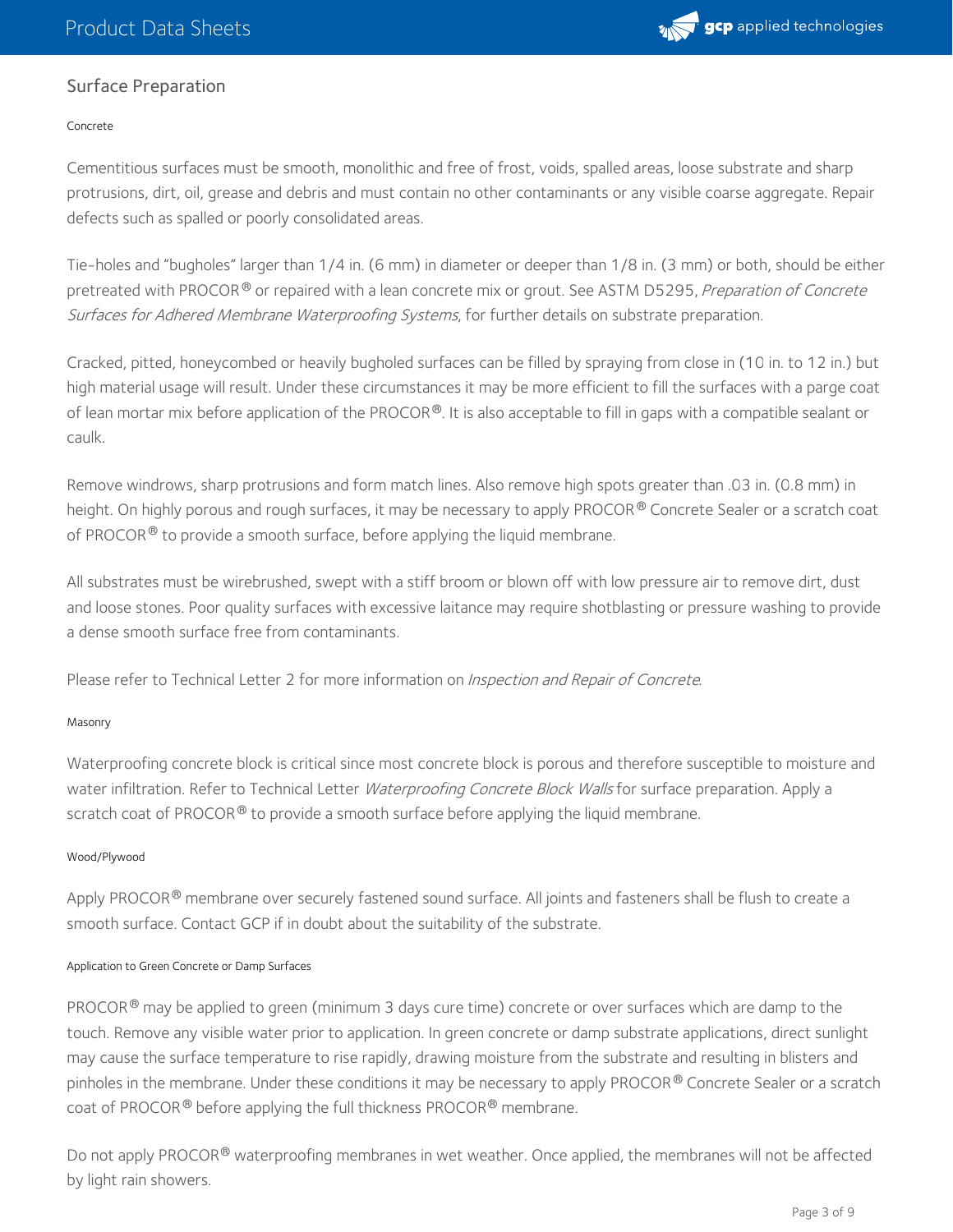

## Application Temperature

Hand Application—Apply PROCOR® 10 and 20 membranes at ambient and substrate temperatures above 40 °F (4 °C). Do not apply the material if the ambient temperature is likely to fall below 32°F (0°C) within one hour of application completion.

Spray Application—In spray applications using PROCOR® 75, it is possible to work at temperatures below 40 °F (4 °C) provided there is no frost or condensation on the substrate. The minimum temperature for spray application is 20 °F (-7 °C). Refer to Technical Letter *Spraying PROCOR® 75 at Low Temperatures*, or contact your GCP representative for details on cold weather spraying.

#### Coverage Rates

PROCOR $^\circledR$  fluid applied waterproofing membranes are typically applied at a minimum thickness of 60 mil (1.5 mm). The theoretical coverage rate (not including waste) at a 60 mil (1.5 mm) thickness is about 25 ft<sup>2</sup>/gal (0.6 m<sup>2</sup>/L). Coverage rates will be reduced over rough and uneven substrates.

## **Detailing**

Detailing should be completed prior to applying the full coverage of PROCOR® membrane. The continuous field application should completely cover the detail areas to provide double thickness coverage. For a complete description and instructions on PROCOR $^\circledR$  details, consult the separate detail sheets.

#### Non-moving Joints and Hairline Cracks

- Apply a 60 mil (1.5 mm) coating of PROCOR® membrane over non-moving joints or hairline cracks and extend the material 6 in. (150 mm) from each side of the opening.
- Non-moving joints are defined in ASTM C898, Standard Guide for Use of High Solids Content, Cold Liquid-Applied Elastomeric Waterproofing Membrane With Separate Wearing Course, as cold joints, construction joints, isolation joints and control joints held together with steel reinforcing bars or wire fabric. These joints are generally considered by the designer of the structural system as non-moving or static joints. Hairline cracks are defined as cracks less than 60 mil (1.5 mm) in width.

#### Inside and Outside Corners

Apply a 60 mil (1.5 mm) coating of PROCOR® membrane starting in the corner and extending 6 in. (150 mm) from each side of the corner. For added protection over rough surfaces on inside corners install a 1 in. (25 mm) fillet of PROCOR $^{\circledR}$  20 or BITUTHENE $^{\circledR}$  Liquid Membrane by hand to reinforce the corner.

#### Drains and Penetrations

- In drain applications, apply a 60 mil (1.5 mm) coating of PROCOR® membrane over the drain flange and extend it 6 in. (150 mm) beyond the flange.
- **Penetration openings must be sealed and stabilized prior to the application of PROCOR<sup>®</sup> membrane.**
- Once sealed and stabilized, install a 1 in. (25 mm) fillet of PROCOR® 20 or BITUTHENE® Liquid Membrane around the protrusion. Extend the PROCOR® membrane 6 in. (150 mm) onto the structural substrate and at least 2 in. (50 mm) onto the penetration. For plastic pipes and other low adhesion substrates, a tie-in using <code>PREPRUFE®</code> Tape will be needed.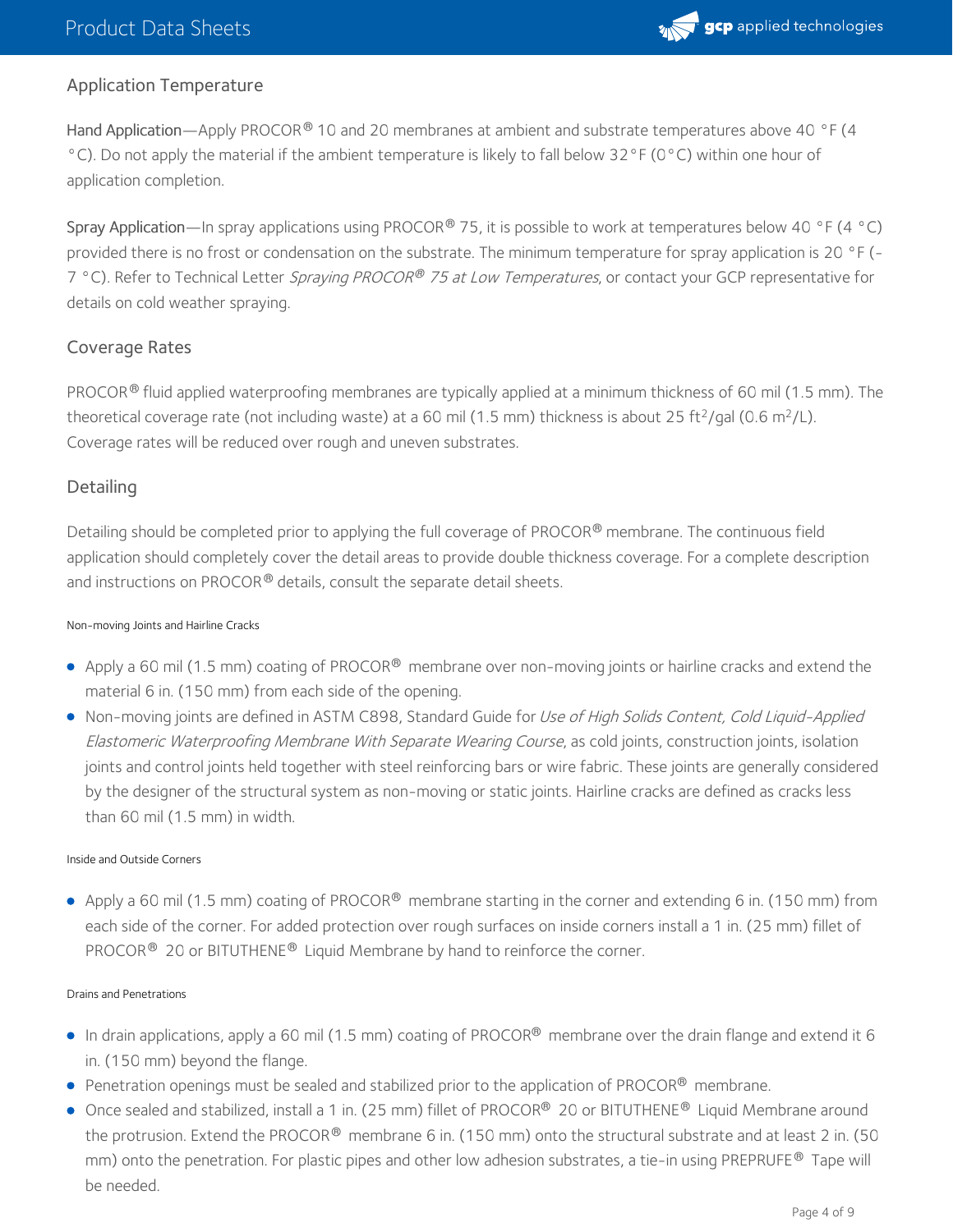

## Hand Application on Horizontal Surfaces

On horizontal applications, use the "pour and spread" method. Pour the mixed material directly from the container and spread using a steel trowel, flexible spreader, float or screed. A metal squeegee with thickness guides at the ends is acceptable and flexible bladed rubber squeegees may also be used. Care must be taken to ensure that any thin areas are brought to the recommended thickness. A notched squeegee is not recommended since it will leave thin spots in the waterproofing. Plan the application sequence so that there is no need to walk on the freshly applied material. The membrane can typically accept foot traffic after 24 to 48 hours. However, in temperatures above 70 °F (20 °C), the membrane can accept foot traffic in less than 24 hours.

In horizontal applications where a minimum slope of 0.13 in./ft (11 mm/m) cannot be achieved, apply 2 coats of PROCOR ® membrane to achieve total thickness.

#### Hand Application on Vertical Surfaces

On vertical applications, scoop the PROCOR® directly from the pail or apply using the "pour and trowel" method. Pour the mixed material directly from the container onto the vertical surface and follow directly behind it with a 12–18 in. (300–450 mm) straight edge steel trowel. Spread the material uniformly across the surface with only one or two passes, starting at the bottom of the wall and pulling the material up the wall. Additional passes with the trowel over the material will cause the material to become "stringy" and difficult to trowel.

### Spray Application

PROCOR® 75 Membrane may be spray applied to horizontal and vertical surfaces. Contact GCP for qualified spray equipment.

#### Thickness Control

Application thickness is controlled in both horizontal and vertical applications by marking the area and spot checking the thickness with a wet film thickness gauge. Swipe and trowel marks on the PROCOR® membrane are acceptable as long as the minimum thickness is maintained.

## Mixing and Pot Life (Hand Application)

If PROCOR $^\circledR$  waterproofing membranes are stored in cold temperatures, allow the material to stand for several hours at room temperature to facilitate mixing and application.

Open the Part A container and stir or mix for about 15 seconds. Add the entire contents of the Part B container to the Part A container and mix either mechanically or by hand. For mechanical mixing, use a slow speed (300–450 RPM), heavy duty drill with a spiral mixing paddle (such as Goldblatt®Paint/Mud Mixer by Stanley Tools) and mix for about 1 minute. For hand mixing, use a flat board or paddle and mix for about 2 to 3 minutes using a slow folding motion.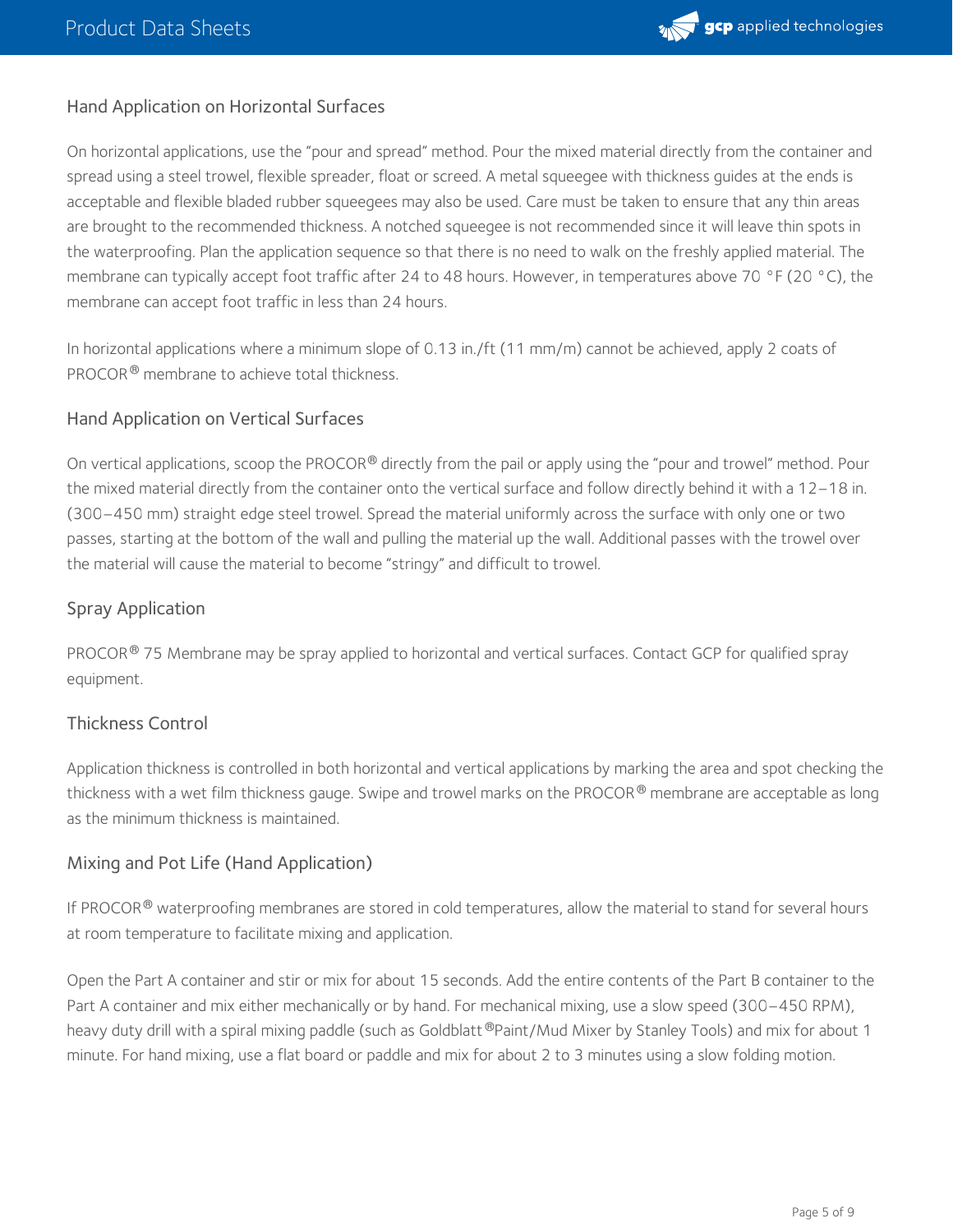## Product Data Sheets



The mixed product should have a uniform color, free from any white streaks. Take care to scrape material from the side and bottom of the container to ensure thorough mixing. Once mixed use immediately. Do not overmix as overmixing will result in premature thickening of the material in the container and decrease the pot life. Once properly mixed, the pot life is typically 30 to 60 minutes depending on ambient temperature. The pot life may be reduced to about 15 minutes in temperatures above 86 °F (30 °C).

#### CAUTION:

Always install the entire contents of the container as soon as possible. The reaction that occurs between Part A and Part B is exothermic (gives off heat) and mixed material left in the pail will reach temperatures higher than 212°F  $(100 °C)$ .

Do not cover the material after it is mixed.

#### Do not add water or any other material to thin the product.

For PROCOR® 75, use qualified spray equipment systems. Mixing occurs within the spray gun assembly. Pre-mix Part A prior to pumping to bring any settled material back into solution.

# Supply

| <b>PRODUCT</b>             | <b>UNIT OF SALE</b>        | APPROX. COVERAGE AT 60<br>MIL (1.5 MM) | <b>WEIGHT</b>                                                                              | <b>PALLETIZATION</b>                                  |
|----------------------------|----------------------------|----------------------------------------|--------------------------------------------------------------------------------------------|-------------------------------------------------------|
| PROCOR <sup>®</sup> 75     | 75 gallon kit              | 1875 ft <sup>2</sup> /kit              | 748 lbs/kit, net (573 lbs Part<br>$A + 175$ lbs Part B)                                    | 1 or 2 kits/pallet, for orders of<br>1 or 2 kits only |
| PROCOR <sup>®</sup> 10     | 5.3 gallon kit             | 132 ft <sup>2</sup> /kit               | 53.4 lbs/kit, net (41.3 lbs Part 16 kits/pallet (16 pails Part A<br>$A + 12.1$ lbs Part B) | $+$ 16 pails Part B = 32 pails<br>total)              |
| PROCOR <sup>®</sup> 20     | 1.9 gallon kit             | $42 \text{ ft}^2/\text{kit}$           | 18.4 lbs/kit, net (14.0 lbs Part 40 kits/pallet (40 pails Part A<br>$A + 4.4$ lbs Part B)  | $+40$ pails Part B = 80 pails<br>total                |
| HYDRODUCT <sup>®</sup> 660 | 1 roll (4 ft x 50 ft roll) | $200 \text{ ft}^2\text{/roll}$         | 54 lbs/roll                                                                                | 6 rolls/pallet                                        |
| HYDRODUCT <sup>®</sup> 220 | 1 roll (4 ft x 50 ft roll) | $200 \text{ ft}^2\text{/roll}$         | 42 lbs/roll                                                                                | 6 rolls/pallet                                        |

Footnote: Nominal coverage based on 25 sf/gal for smooth concrete. Coverage will vary with substrate condition.

# Physical Properties

| <b>PROPERTY</b>                                                            | <b>TYPICAL VALUE</b>                   | <b>TEST METHOD</b> |
|----------------------------------------------------------------------------|----------------------------------------|--------------------|
| Resistance to hydrostatic head over 1/8 in. (3.2)<br>mm) post formed crack | 65 ft (20 m                            | ASTM D5385         |
| Resistance to hydrostatic head over 1/8 in. (3.2)<br>mm) post formed crack | 0.08 perms $(4.6 \text{ ng/Pa.s.m}^2)$ | ASTM E96-method B  |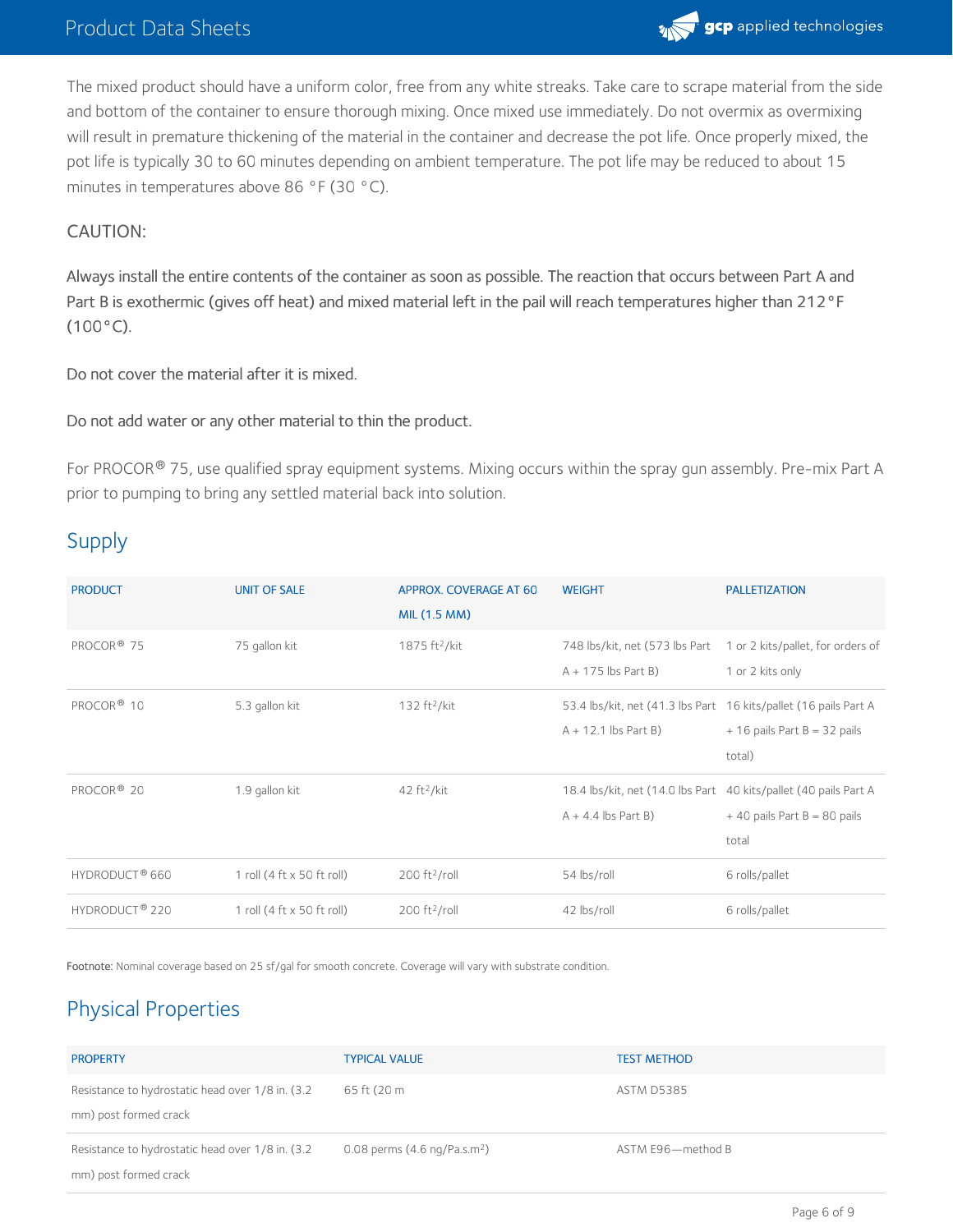

| Water vapor permeance                                                                                                  | 0.08 perms $(4.6 \text{ ng/Pa.s.m}^2)$ | ASTM E96-method B               |
|------------------------------------------------------------------------------------------------------------------------|----------------------------------------|---------------------------------|
| Peel adhesion to concrete                                                                                              | 5 lbs/in. (880 N/m)                    | ASTM D903 modified <sup>2</sup> |
| Elongation                                                                                                             | 500%                                   | ASTM D412                       |
| Pliability, 180° bend over 1 in. (25 mm) mandrel at Unaffected<br>$-23^{\circ}F(-30^{\circ}C)$                         |                                        | ASTM D1970                      |
| Low temperature flexibility and crack bridging 1/8<br>in. (3.2 mm) crack cycling at $-15^{\circ}$ F ( $-26^{\circ}$ C) | Pass                                   | ASTM C836                       |
| Extensibility over 1/4 in. (6.4 mm) crack after heat Pass<br>aging                                                     |                                        | ASTM C836                       |
| Solids content                                                                                                         | 100%                                   | ASTM D1644                      |

#### Footnote:

2. PROCOR  $^\circ$  waterproofing membrane is applied to concrete and allowed to cure. Peel adhesion of the membrane is measured at a rate of 2 in. (50 mm) per minute with a peel angle of 90° at room temperature

## Drainage, Protection or Insulation

Protect PROCOR® membranes to avoid damage from other trades, construction materials and backfill. Protection products may be installed on the same day as the PROCOR® membrane. Bonding of the protection products to the PROCOR  $^\circledR$  membrane is achieved if the protection products are installed when the PROCOR $^\circledR$  membrane is tacky, generally 1 to 2 hours after the PROCOR® membrane is installed. To achieve non-bonded protection, wait until the PROCOR  $^\circ$  membrane surface is no longer tacky, or spread cement dust or lime to remove the tack prior to applying the protection. Take care not to displace the PROCOR  $^\circledR$  membrane.

On horizontal applications, use Hydroduct 660 Drainage Composite. Alternate methods of protection are 1/8 in. (3 mm) or 1/4 in. (6 mm) asphalt hardboard. Extruded polystyrene insulation boards may also be used and are compatible with PROCOR ® membranes.

On vertical applications, use Hydroduct 220 Drainage Composite. Alternate methods of protection are 1/4 in. (6 mm) asphalt impregnated board or 1 in. (25 mm) extruded polystyrene. Such alternatives do not provide positive drainage to the system.

## Backfill and Flood Tests

Allow PROCOR $^\circledast$  waterproofing membrane to cure at least 24 hours prior to backfill to avoid displacement of the membrane. Use care during the backfill operation to avoid damage to the waterproofing system. Follow generally accepted practices for backfilling and compaction. Backfill should be added and compacted in 6 in. (150 mm) to 12 in. (300 mm) lifts to avoid stresses on the waterproofing system. Settlement stresses may compromise the integrity of the waterproofing system.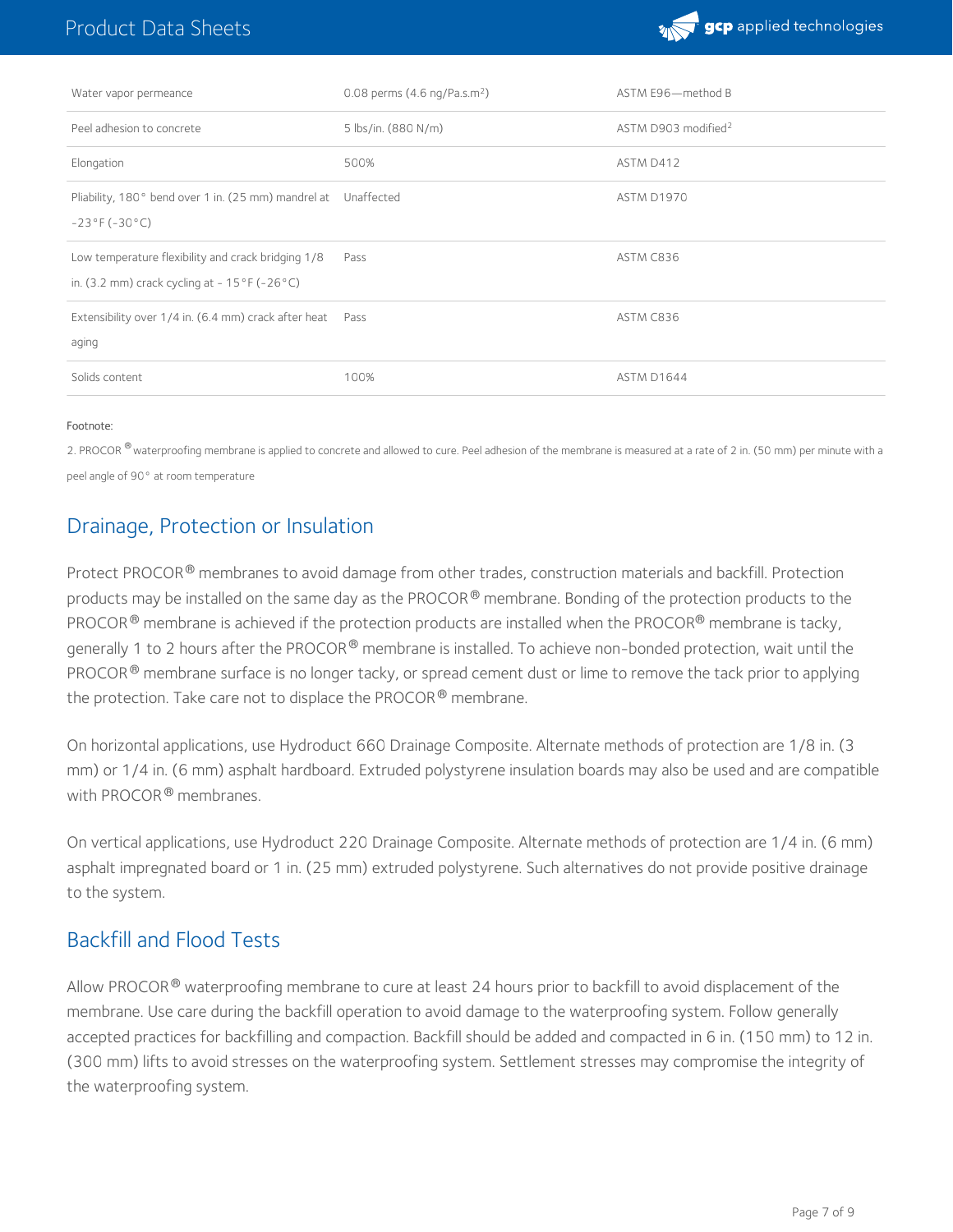

Flood test all horizontal applications with a maximum 2 in. (50 mm) head of water for at least 24 hours. Mark any leaks and repair when the membrane is dry. Before flood testing, be sure the structure will withstand the dead load of the water. For well-sloped decks, segment the flood test to avoid deep water near drains. Start flood test 48 hours after completing the application of PROCOR® fluid applied waterproofing. Low voltage electronic leak detection techniques are also suitable.

# Cleaning

Tools and equipment are most effectively cleaned by allowing the material to cure and simply peeling it off the next day. PROCOR® Flushing Oil is available to clean spray equipment.

# Limitations

PROCOR® membranes should not be used in areas where they will be permanently exposed to sunlight, weather or traffic.

Maximum exposure period is 30 days.

PROCOR® membranes should not be used in negative side waterproofing applications in hydrostatic condition.

Apply PROCOR® membranes directly to structural surfaces. Do not apply PROCOR® membranes over lightweight insulating concrete. Insulation, if used, must be installed over the membrane.

PROCOR® membranes are not recommended for use as a tank or containment structure liner unless in split slab construction.

PROCOR $^{\circledR}$  is not compatible with petroleum solvents, fuels and oils, materials containing creosote, pentachlorophenol or linseed oil.

Do not use part mixes.

## Storage and Handling Information

PROCOR® waterproofing membranes (Part A and Part B) should be stored under cover in original sealed containers above 40 °F (4 °C) and below 100 °F (38 °C). Keep Part B from freezing during storage. The shelf life is 9 months in unopened containers.

# Specification Clauses

Below grade areas shall be waterproofed with PROCOR® Fluid Applied Waterproofing.

All PROCOR® materials shall be supplied or approved by GCP. All detailing, application and protection shall be installed strictly in accordance with GCP instructions. Sample performance and formatted clauses are also available.